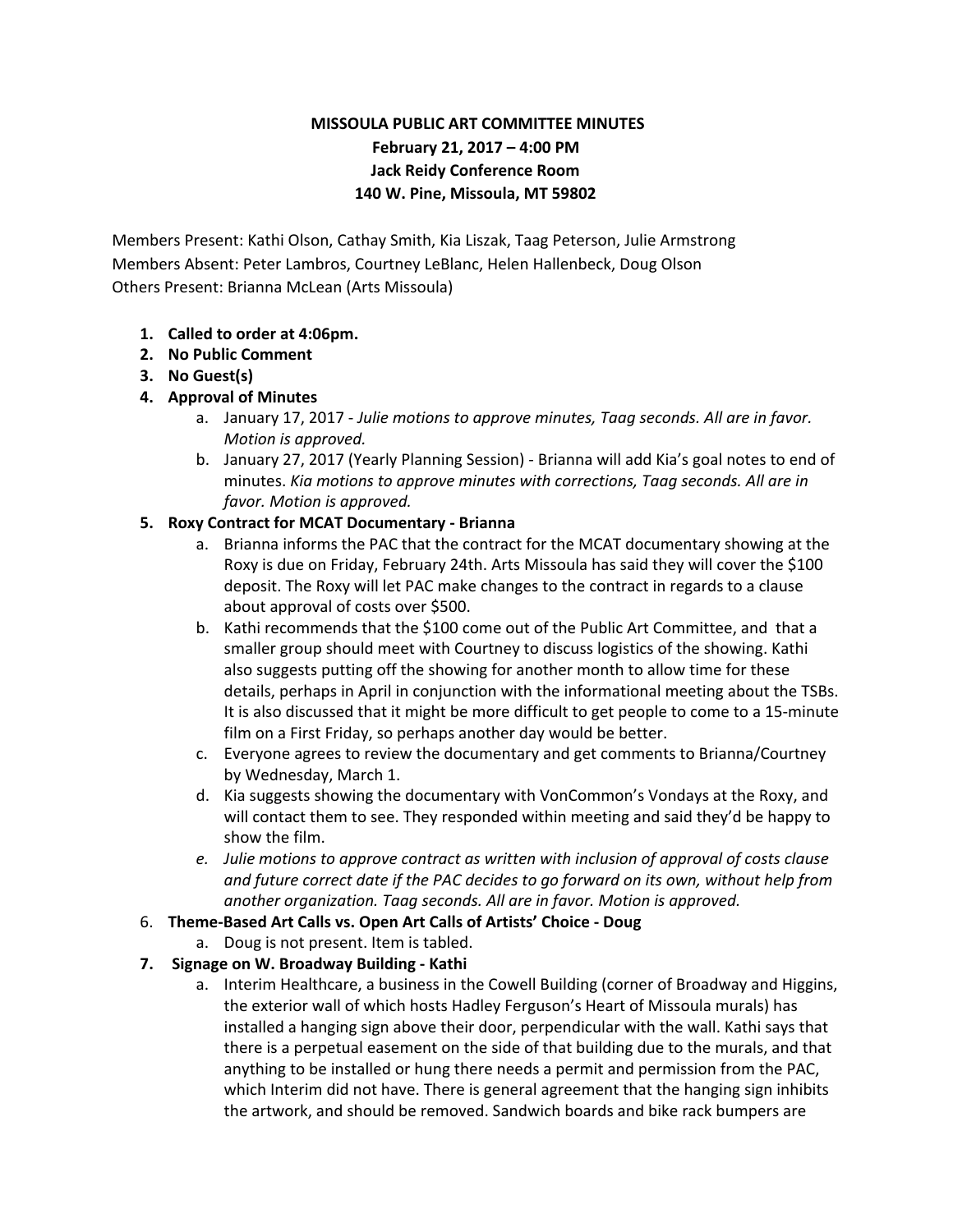suggested in replacement. *Julie makes a motion to have Interim remove overhanging sign. Taag seconds. All are in favor. Motion is approved.*

#### **8. Public Art Guide - Kathi**

a. The Missoulian is once again putting together the Public Art Guide. This is the 10th anniversary of the guide. Kathi updates that the Mayor has rewritten his letter, and she asks Kia to send her more information on the children's mural that the ZACC did. Kathi asks if there is any other public art that should be in there. Julie suggests a fold-out poster of a key piece of art, due to it being the 10th year. Kathi encourages everyone to buy ads and suggest businesses who might be interested. PAC might want to spotlight the parking meter project. Kia suggests pictures of the pianos. Kathi needs all comments and recommended additions for the guide by **March 7**. She will also forward everyone the advertisement information as soon as she has it from the Missoulian.

### **9. Traffic Signal Box Update – Kathi**

a. Item is tabled.

## **10. Parking Meter Project Update - Kia**

a. No updates. Matt of Arts Missoula was supposed to establish date for next meeting. Kathi says she will co-chair with Kia.

### **11. Lighting for Perseverance & Passage Update - Taag/Brianna**

a. The Montana Tourism grant proposal for the Ybarra sculpture lighting is essentially ready to go. Bob Worthen of Parks and Rec has approved the plan with additional mowstrip. There is a control box that needs to be established, which is currently uncertain. It should be located in park area. Brianna is in the process of asking for letters of support from relevant community members, Kathi suggests Donna Gaukler. *Taag motions to support the final budget, grant application, and supportive documents. Kia seconds, all are in favor. Motion is approved.*

### **12. New Park, Parking Space Annual Art Project - Julie**

- a. Julie provides the PAC with a list of dates that are reserved at Caras Park, suggesting the committee could pick dates to reserve the New Park parking lot for painting. Would have to wait until summer to avoid rain. Weekends would be a good time. There would be no theme, and the protocol of the art call could be similar to the TSBs. She has approval from all appropriate channels.
- b. Taag's main concerns are funding. Julie says that people can bring their own paints, and downtown businesses could sponsors the spaces. Funding could be figured out later. Taag also asks what the incentive is for people to enter, and Julie says that people would submit for approval so the design is appropriate for the public.
- c. Kathi: "Have we actually endorsed the project? If we decide to do it, we should get a smaller group together to handle it." She also says that a project like this will take more time commitment from the PAC than for the TSB project. Julie says she would be willing to head a subcommittee on the matter.
- d. *Taag makes a motion to pick a date and move forward with planning it. Cathay seconds. All are in favor, motion approved.* Tentative dates are June 10 +11 and June 17+18.

### **13. Update on PAC Accounting - Brianna**

- a. Nothing new to report, Brianna reports that the \$500 previously thought to be lost was made out directly to a TSB artist. Kathi says that \$3,000 is coming from BID, they are just double-checking that everything is accounted for first.
- b. **Announcements, News, or Upcoming Events**